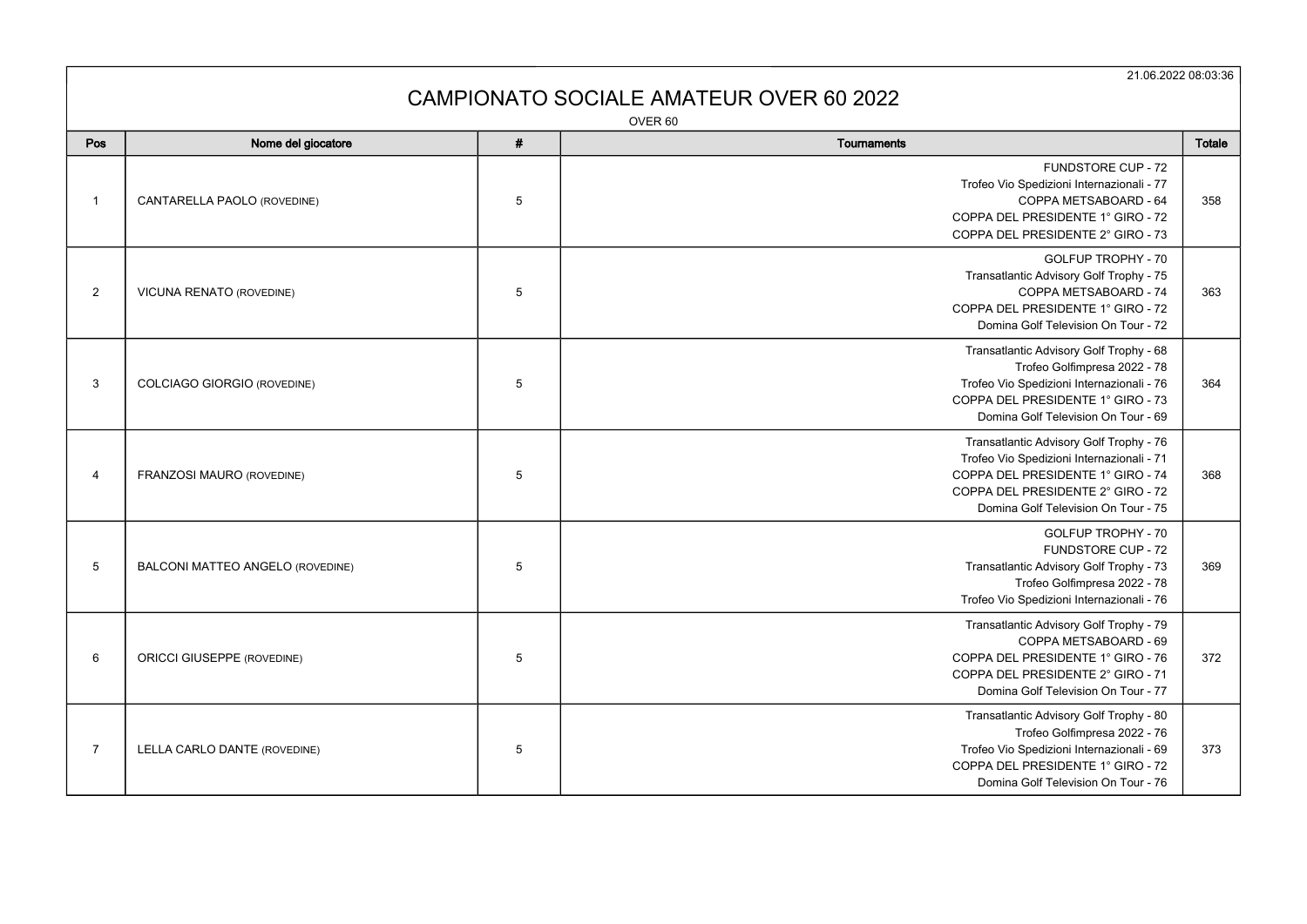| Pos | Nome del giocatore                  | $\pmb{\#}$      | Tournaments                                                                                                                                                                                           | <b>Totale</b> |
|-----|-------------------------------------|-----------------|-------------------------------------------------------------------------------------------------------------------------------------------------------------------------------------------------------|---------------|
| 8   | ACCARDI MAURIZIO (ROVEDINE)         | $5\phantom{.0}$ | <b>GOLFUP TROPHY - 81</b><br><b>FUNDSTORE CUP - 78</b><br>Trofeo Vio Spedizioni Internazionali - 68<br>COPPA METSABOARD - 76<br>Domina Golf Television On Tour - 70                                   | 373           |
| 9   | DA RE GIANFRANCO (ROVEDINE)         | 5               | Transatlantic Advisory Golf Trophy - 79<br>Trofeo Vio Spedizioni Internazionali - 77<br>COPPA DEL PRESIDENTE 1° GIRO - 73<br>COPPA DEL PRESIDENTE 2° GIRO - 74<br>Domina Golf Television On Tour - 70 | 373           |
| 10  | <b>BONATI LUCA CARLO (ROVEDINE)</b> | 5               | <b>GOLFUP TROPHY - 74</b><br>Transatlantic Advisory Golf Trophy - 78<br>COPPA DEL PRESIDENTE 1° GIRO - 78<br>COPPA DEL PRESIDENTE 2° GIRO - 78<br>Domina Golf Television On Tour - 70                 | 378           |
| 11  | <b>VERDOLIN MARCO (ROVEDINE)</b>    | $5\phantom{.0}$ | FUNDSTORE CUP - 79<br>Trofeo Golfimpresa 2022 - 74<br>Trofeo Vio Spedizioni Internazionali - 75<br>COPPA METSABOARD - 73<br>COPPA DEL PRESIDENTE 1° GIRO - 78                                         | 379           |
| 12  | NOLANO GIOVANNI (ROVEDINE)          | 5               | Trofeo Golfimpresa 2022 - 79<br>Trofeo Vio Spedizioni Internazionali - 77<br>COPPA METSABOARD - 74<br>COPPA DEL PRESIDENTE 2° GIRO - 75<br>Domina Golf Television On Tour - 76                        | 381           |
| 13  | JANNUZZELLI ALBERTO (ROVEDINE)      | 5               | GOLFUP TROPHY - 73<br>Transatlantic Advisory Golf Trophy - 81<br>Trofeo Golfimpresa 2022 - 82<br>COPPA METSABOARD - 75<br>Domina Golf Television On Tour - 71                                         | 382           |
| 14  | TORREGIANI PIERANGELO (ROVEDINE)    | 5               | FUNDSTORE CUP - 78<br>Transatlantic Advisory Golf Trophy - 80<br>Trofeo Golfimpresa 2022 - 78<br>COPPA DEL PRESIDENTE 1° GIRO - 76<br>COPPA DEL PRESIDENTE 2° GIRO - 72                               | 384           |
| 15  | PAOLI CLAUDIO (ROVEDINE)            | 5               | <b>FUNDSTORE CUP - 85</b><br>Transatlantic Advisory Golf Trophy - 79<br>Trofeo Vio Spedizioni Internazionali - 71<br>COPPA METSABOARD - 79<br>Domina Golf Television On Tour - 73                     | 387           |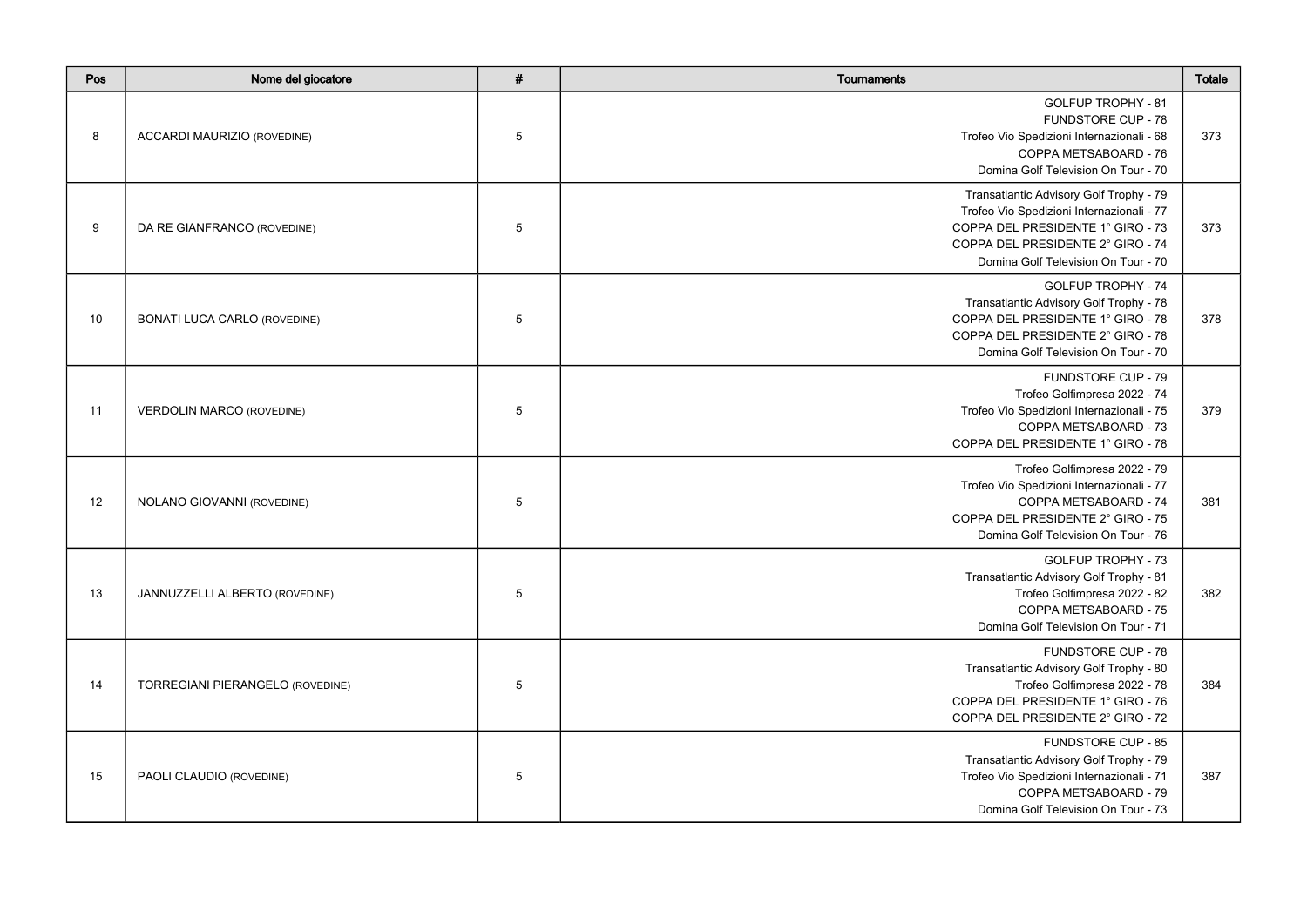| Pos | Nome del giocatore               | $\pmb{\#}$     | Tournaments                                                                                                                                                                            | Totale |
|-----|----------------------------------|----------------|----------------------------------------------------------------------------------------------------------------------------------------------------------------------------------------|--------|
| 16  | MONOPOLI GIANMICHELE (ROVEDINE)  | 5              | <b>GOLFUP TROPHY - 73</b><br>Transatlantic Advisory Golf Trophy - 85<br>Trofeo Golfimpresa 2022 - 73<br>Trofeo Vio Spedizioni Internazionali - 88<br>COPPA DEL PRESIDENTE 1° GIRO - 77 | 396    |
| 17  | ROSSI ROBERTO (ROVEDINE)         | 5              | Transatlantic Advisory Golf Trophy - 83<br>Trofeo Golfimpresa 2022 - 80<br>Trofeo Vio Spedizioni Internazionali - 82<br>COPPA METSABOARD - 82<br>COPPA DEL PRESIDENTE 2° GIRO - 80     | 407    |
| 18  | <b>CERRI FRANCO (ROVEDINE)</b>   | $\overline{4}$ | Trofeo Vio Spedizioni Internazionali - 89<br>COPPA METSABOARD - 73<br>COPPA DEL PRESIDENTE 1° GIRO - 77<br>COPPA DEL PRESIDENTE 2° GIRO - 74                                           | 313    |
| 19  | RUGGIERO MARCELLO (ROVEDINE)     | 3              | <b>FUNDSTORE CUP - 78</b><br>COPPA DEL PRESIDENTE 1° GIRO - 70<br>COPPA DEL PRESIDENTE 2° GIRO - 67                                                                                    | 215    |
| 20  | VAGHI ALESSANDRO (ROVEDINE)      | 3              | Trofeo Golfimpresa 2022 - 74<br>Trofeo Vio Spedizioni Internazionali - 74<br>COPPA METSABOARD - 76                                                                                     | 224    |
| 21  | MANNESCHI MIRKO (ROVEDINE)       | 3              | FUNDSTORE CUP - 81<br>Trofeo Vio Spedizioni Internazionali - 68<br>COPPA DEL PRESIDENTE 1° GIRO - 85                                                                                   | 234    |
| 22  | RIMOLDI ALESSANDRO (ROVEDINE)    | 3              | COPPA METSABOARD - 82<br>COPPA DEL PRESIDENTE 1° GIRO - 90<br>Domina Golf Television On Tour - 67                                                                                      | 239    |
| 23  | MARINELLI LUCA (ROVEDINE)        | $\overline{2}$ | <b>FUNDSTORE CUP - 67</b><br>Trofeo Vio Spedizioni Internazionali - 68                                                                                                                 | 135    |
| 24  | SAMPIETRO ACHILLE (ROVEDINE)     | $\overline{2}$ | Transatlantic Advisory Golf Trophy - 78<br>Trofeo Vio Spedizioni Internazionali - 71                                                                                                   | 149    |
| 25  | <b>SGUINZO CESARE (ROVEDINE)</b> | 2              | FUNDSTORE CUP - 78<br>COPPA METSABOARD - 76                                                                                                                                            | 154    |
| 26  | RAVIZZINI ALBERTO (ROVEDINE)     | $\overline{2}$ | <b>GOLFUP TROPHY - 78</b><br>Trofeo Golfimpresa 2022 - 77                                                                                                                              | 155    |
| 27  | VANONI ALESSANDRO (ROVEDINE)     | $\overline{2}$ | COPPA METSABOARD - 76<br>COPPA DEL PRESIDENTE 1° GIRO - 80                                                                                                                             | 156    |
| 28  | ALBERTI GIAN PIETRO (RAPALLO)    | $\overline{2}$ | Transatlantic Advisory Golf Trophy - 83<br>Domina Golf Television On Tour - 76                                                                                                         | 159    |
| 29  | PIETROGRANDE LUCA (ROVEDINE)     | $\mathbf{1}$   | Trofeo Golfimpresa 2022 - 70                                                                                                                                                           | 70     |